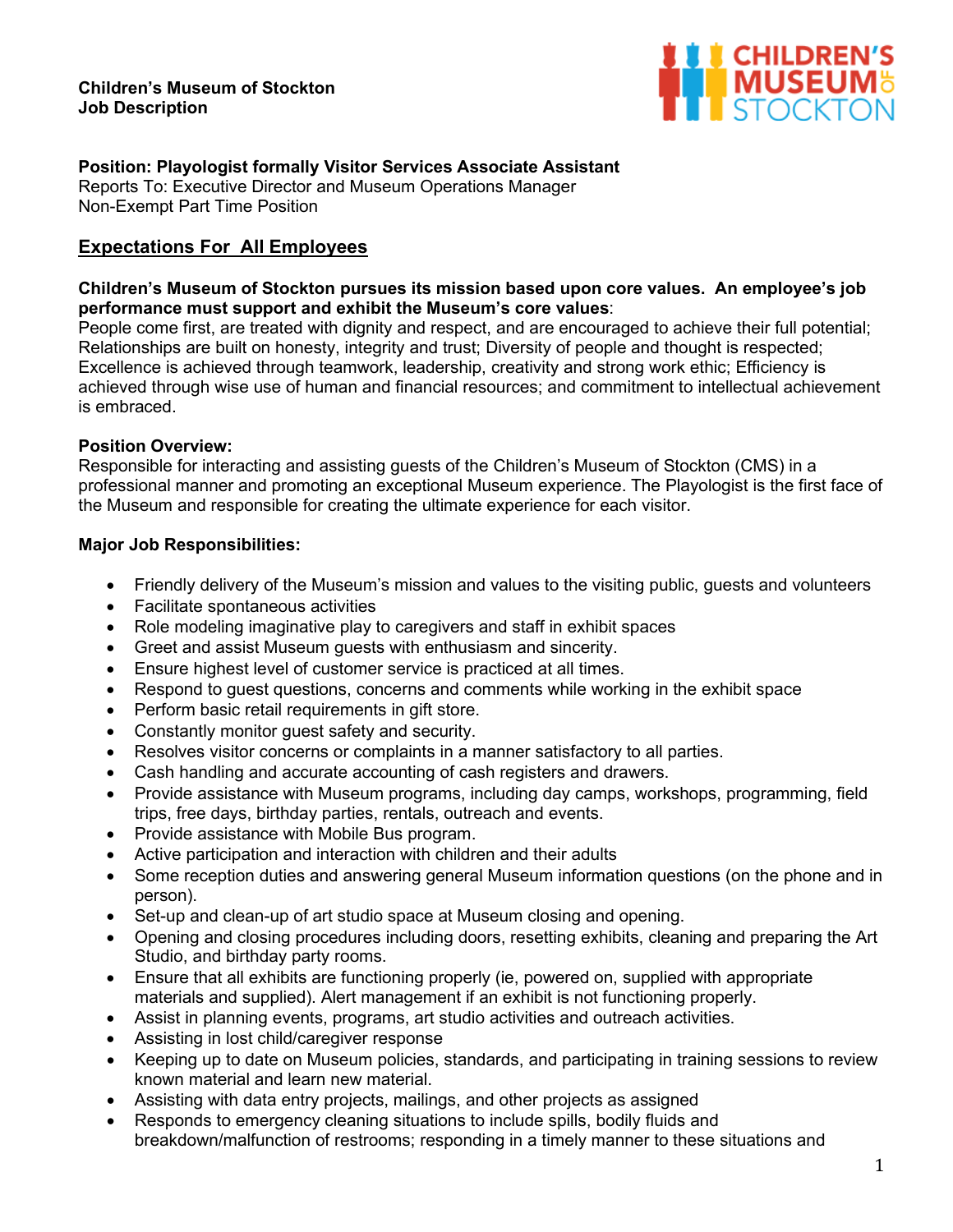isolating the area for guest safety.

- Set-up and breakdown of chairs, tables, sound equipment etc for special events and according to request for facility rental including cleaning and arrangement of tables/chairs; remaining available and onsite for assistance with last minute requests; providing excellent customer service to organizations and guests.
- Assist in volunteer orientation and training
- Other duties as assigned

# **Required skills and abilities**

- Ability to effectively engage all visitors with different learning styles.
- Shows a professional manner while working in exhibit space and facilitating programs.
- Able to interact and react positively in a high-energy environment with caregivers and children.
- Reading Ability to read and understand exhibit and program curriculum.
- Speaking Ability to be conversant in the principles and methods of effective and persuasive speaking and discussion.
- Reasoning Ability Ability to apply principles of logical thinking to define problems, collect data, establish facts, and draw valid conclusions; to interpret a variety of instructions; to plan work and develop procedures; to learn and/or evaluate information in order to make judgments and decisions.
- Ability to work with a wide variety of people.
- Work well under time constraints, and in stressful conditions.
- Demonstrated organizational and task management skills.
- Capacity to positively improvise/interact spontaneously with visitors with an enthusiastic and cheerful personality
- Comfortable and confident working with children and adults.
- Guest-service oriented individual with excellent communication skills and a positive attitude.
- Ability to be flexible and patient while also staying energized, enthusiastic, and focused on providing excellent customer service.
- Ability to communicate with the public including Museum guests, teachers, parents/caregivers, and donors, in a courteous and professional manner.
- Reliable and conscientious.
- Ability to problem solve and provide conflict resolution.
- Ability to work with minimal supervision.
- Confidentiality, professionalism, patience and flexibility.
- Must be available to work weekends, evenings, and holidays as needed.
- Desire to work with people of many diverse backgrounds
- Must be extremely reliable and punctual
- Must work in an ethical and professional manner
- Demonstrates professionalism with a respect and sensitivity to differences
- Has strong interpersonal skills that include responding well to supervision
- Must be able to work collaboratively at all levels within the organization
- Is flexible, supports change in Museum organization and operation

# **Experience/Skills/Qualifications:**

- Guest-service oriented individual with excellent communication skills and a positive attitude.
- Ability to be flexible and patient while also staying energized, enthusiastic, and focused on providing excellent customer service.
- Must be able to work in a team environment
- Proven ability to provide outstanding customer service in fast paced, high volume settings; can act quickly in a challenging situation
- Exemplary verbal and written communication skills